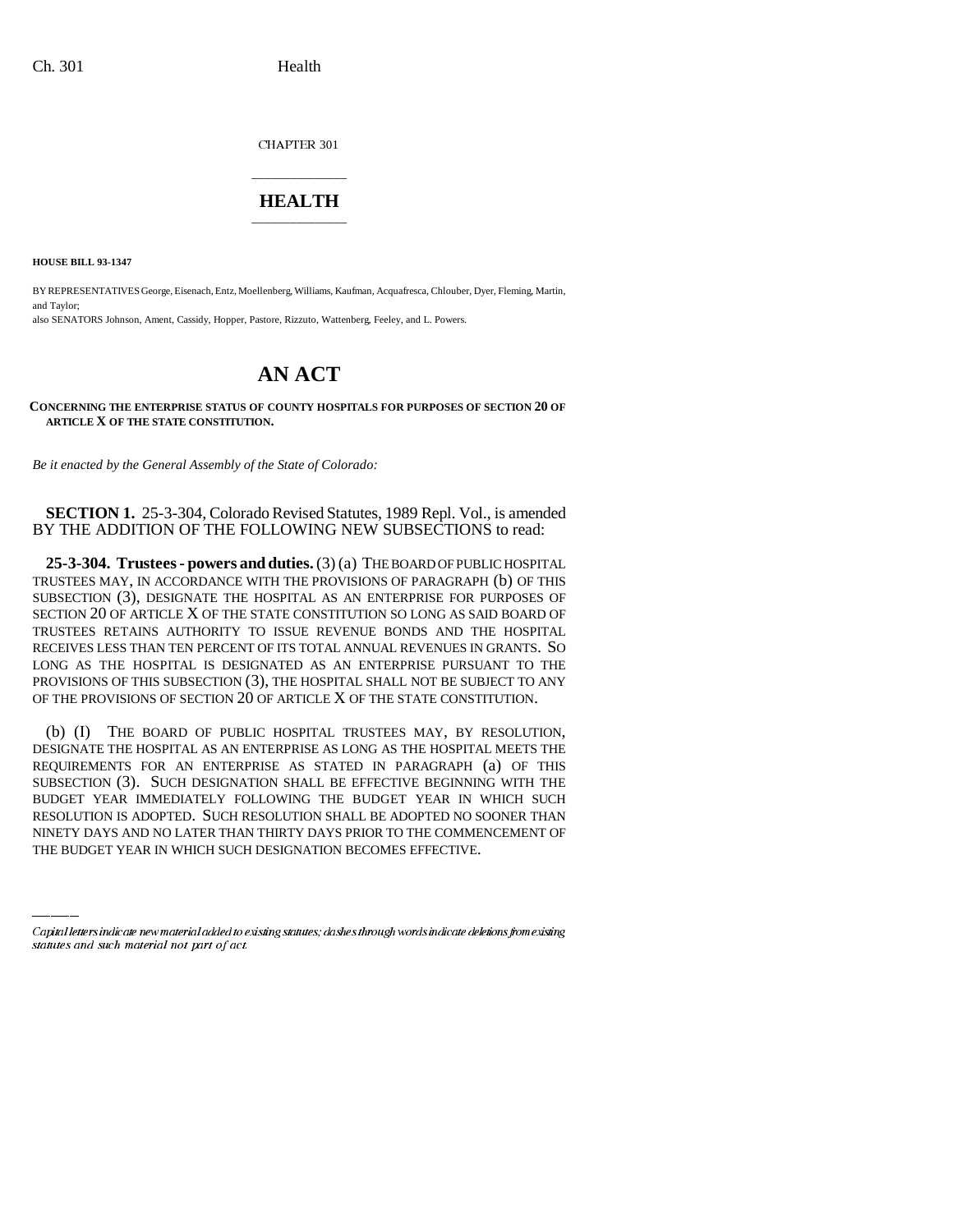(II) THE BOARD OF PUBLIC HOSPITAL TRUSTEES MAY, BY RESOLUTION, REVOKE THE DESIGNATION OF THE HOSPITAL AS AN ENTERPRISE. SUCH REVOCATION SHALL BE EFFECTIVE BEGINNING WITH THE BUDGET YEAR IMMEDIATELY FOLLOWING THE BUDGET YEAR IN WHICH SUCH RESOLUTION IS ADOPTED. SUCH RESOLUTION SHALL BE ADOPTED NO SOONER THAN NINETY DAYS AND NO LATER THAN THIRTY DAYS PRIOR TO THE COMMENCEMENT OF THE BUDGET YEAR IN WHICH SUCH REVOCATION BECOMES EFFECTIVE.

(III) UPON ADOPTION OF ANY RESOLUTION PURSUANT TO THE PROVISIONS OF SUBPARAGRAPH (I) OR (II) OF THIS PARAGRAPH (b), THE BOARD OF PUBLIC HOSPITAL TRUSTEES SHALL TRANSMIT A COPY OF THE RESOLUTION TO THE DIVISION OF LOCAL GOVERNMENT IN THE DEPARTMENT OF LOCAL AFFAIRS AND THE APPROPRIATE BOARD OR BOARDS OF COUNTY COMMISSIONERS.

(IV) THE TERMINATION OR REVOCATION OF THE DESIGNATION OF THE HOSPITAL AS AN ENTERPRISE SHALL NOT AFFECT IN ANY MANNER THE VALIDITY OF ANY REVENUE BONDS ISSUED BY THE BOARD OF PUBLIC HOSPITAL TRUSTEES OF SUCH HOSPITAL PURSUANT TO SUBSECTION (4) OF THIS SECTION.

(c) (I) FOR PURPOSES OF THIS SUBSECTION (3), "GRANT" MEANS ANY DIRECT CASH SUBSIDY OR OTHER DIRECT CONTRIBUTION OF MONEY FROM THE STATE OR ANY LOCAL GOVERNMENT IN COLORADO WHICH IS NOT REQUIRED TO BE REPAID.

(II) "GRANT" DOES NOT INCLUDE:

(A) ANY INDIRECT BENEFIT CONFERRED UPON A HOSPITAL FROM THE STATE OR ANY LOCAL GOVERNMENT IN COLORADO;

(B) ANY REVENUES RESULTING FROM RATES, FEES, ASSESSMENTS, OR OTHER CHARGES IMPOSED BY A HOSPITAL FOR THE PROVISION OF GOODS OR SERVICES BY SUCH AUXILIARY FACILITY;

(C) ANY FEDERAL FUNDS, REGARDLESS OF WHETHER SUCH FEDERAL FUNDS PASS THROUGH THE STATE OR ANY LOCAL GOVERNMENT IN COLORADO PRIOR TO RECEIPT BY A HOSPITAL.

(4) (a) SUBJECT TO THE LIMITATIONS SET FORTH IN PARAGRAPH (b) OF THIS SUBSECTION (4), THE BOARD OF PUBLIC HOSPITAL TRUSTEES SHALL HAVE THE POWER TO ISSUE REVENUE BONDS, SECURED BY ANY REVENUES OF THE HOSPITAL OTHER THAN PROPERTY TAX REVENUES. NOTWITHSTANDING SUBSECTION (2) OF THIS SECTION TO THE CONTRARY, SUCH REVENUE BONDS MAY PROVIDE FOR THEIR REPAYMENT OVER A TERM GREATER THAN ONE FISCAL YEAR. THE BOARD SHALL AUTHORIZE THE ISSUANCE OF REVENUE BONDS BY RESOLUTION, DULY APPROVED BY NO LESS THAN TWO-THIRDS OF THE ENTIRE MEMBERSHIP OF THE BOARD. ALL BONDS SHALL BE SIGNED BY THE PRESIDENT OF THE BOARD OF TRUSTEES, COUNTERSIGNED BY THE SECRETARY OF THE BOARD OF TRUSTEES, AND SHALL BE NUMBERED AND REGISTERED IN A BOOK KEPT BY THE SECRETARY OR THE SECRETARY-TREASURER, AS APPLICABLE. EACH BOND SHALL STATE UPON ITS FACE THE AMOUNT FOR WHICH SUCH BOND IS ISSUED, TO WHOM SUCH BOND IS ISSUED, AND THE DATE OF ITS ISSUANCE.

(b) EXCEPT AS OTHERWISE PROVIDED IN THIS PARAGRAPH (b), THE ISSUANCE OF